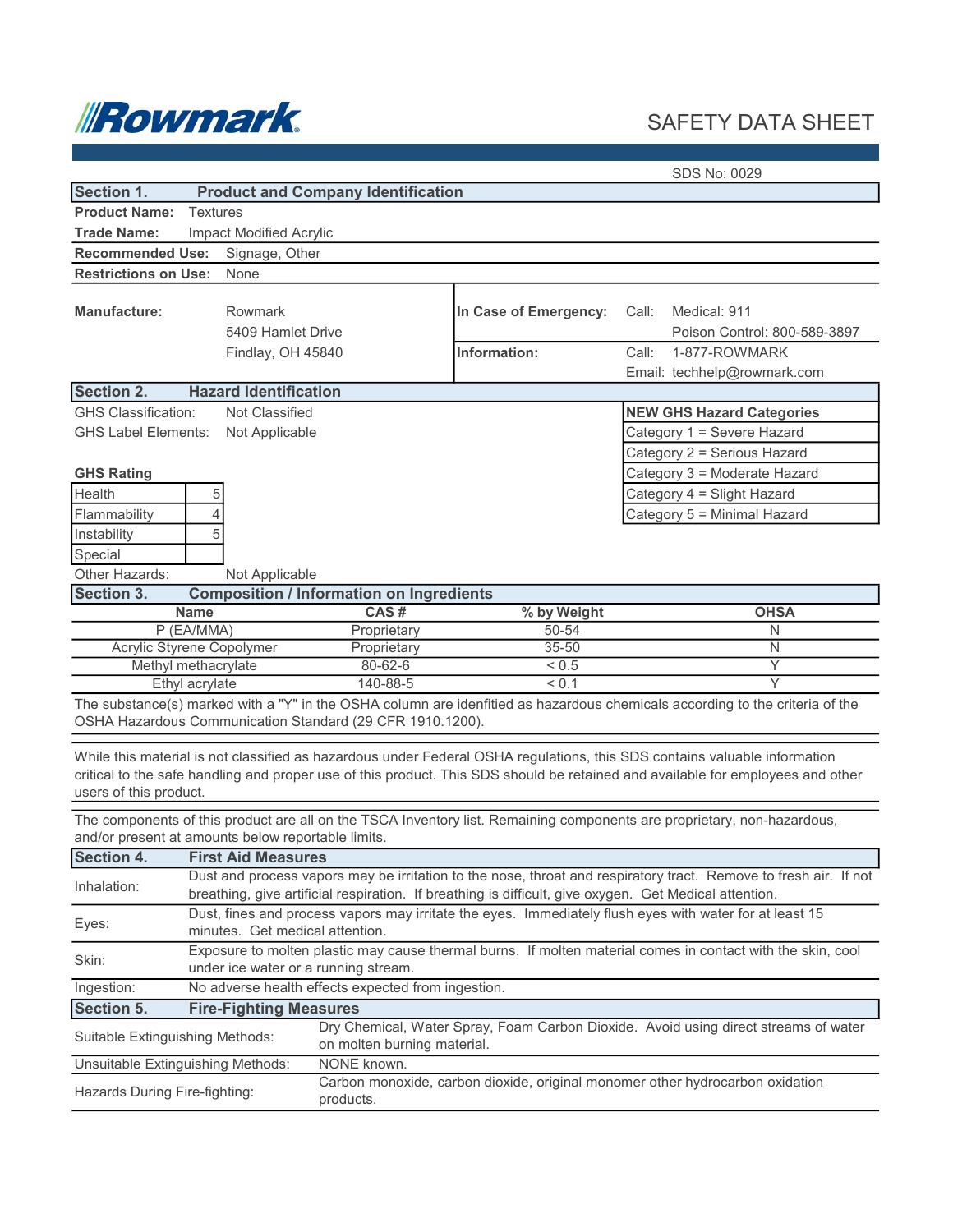| Wear self-contained breathing apparatus and protective suit.<br>Protective Equipment:                                      |                                                                                                    |                                                         |                                                                                                |                      |  |  |
|----------------------------------------------------------------------------------------------------------------------------|----------------------------------------------------------------------------------------------------|---------------------------------------------------------|------------------------------------------------------------------------------------------------|----------------------|--|--|
| Section 6.                                                                                                                 | <b>Accidental Release Measures</b>                                                                 |                                                         |                                                                                                |                      |  |  |
| <b>Personal Precautions:</b>                                                                                               |                                                                                                    |                                                         | See Section 8 - Exposure Controls / Personal Protection.                                       |                      |  |  |
| <b>Environmental Precautions:</b><br>No Special environmental precautions required.                                        |                                                                                                    |                                                         |                                                                                                |                      |  |  |
|                                                                                                                            |                                                                                                    | Methods and Materials for Containment and Cleaning Up   |                                                                                                |                      |  |  |
| Spill / Leak:                                                                                                              |                                                                                                    |                                                         | Containment of this material should not be necessary. Sweep up or gather material and place in |                      |  |  |
|                                                                                                                            |                                                                                                    | appropriate container for disposal.                     |                                                                                                |                      |  |  |
| Section 7.                                                                                                                 | <b>Handling and Storage</b>                                                                        |                                                         |                                                                                                |                      |  |  |
| Handling:                                                                                                                  |                                                                                                    | Keep away from heat, flame and strong oxidizing agents. |                                                                                                |                      |  |  |
| Storage:                                                                                                                   | Keep away from heat, sparks, and flame. Store in cool place in original container and protect form |                                                         |                                                                                                |                      |  |  |
|                                                                                                                            | sunlight.                                                                                          |                                                         |                                                                                                |                      |  |  |
| Section 8.                                                                                                                 |                                                                                                    | <b>Exposure Control and Personal Protection</b>         |                                                                                                |                      |  |  |
| <b>Exposure Limits:</b>                                                                                                    |                                                                                                    |                                                         |                                                                                                |                      |  |  |
| 1) Effects of Acute Exposure:                                                                                              |                                                                                                    |                                                         | Inhalation of vapors may result in irritation of upper respiratory tract                       |                      |  |  |
|                                                                                                                            | 2) Effects of Chronic Over Exposur                                                                 |                                                         |                                                                                                |                      |  |  |
|                                                                                                                            | 3) OSHA Permissible Exposure Lim                                                                   |                                                         | US. ACGIF Threshold Limit Values                                                               |                      |  |  |
|                                                                                                                            |                                                                                                    |                                                         | Form:                                                                                          | Inhalable particles  |  |  |
|                                                                                                                            |                                                                                                    |                                                         | Time weighted average                                                                          | 10 mg/m3             |  |  |
|                                                                                                                            |                                                                                                    |                                                         | Form:                                                                                          | Respirable particles |  |  |
|                                                                                                                            |                                                                                                    |                                                         | Time weighted average                                                                          | $3$ mg/m $3$         |  |  |
|                                                                                                                            |                                                                                                    |                                                         | US. OSHA Table Z-1 Limits for Air Contaminants (29 CFR 1910.1000)                              |                      |  |  |
|                                                                                                                            |                                                                                                    |                                                         | Form:                                                                                          | Respirable fraction  |  |  |
|                                                                                                                            |                                                                                                    |                                                         | PEL:                                                                                           | $5 \text{ mg/m}$     |  |  |
|                                                                                                                            |                                                                                                    |                                                         |                                                                                                |                      |  |  |
|                                                                                                                            |                                                                                                    |                                                         | Form:                                                                                          | <b>Total dust</b>    |  |  |
|                                                                                                                            |                                                                                                    |                                                         | PEL:                                                                                           | 15 mg/m3             |  |  |
|                                                                                                                            |                                                                                                    |                                                         | US. OSHA Table Z-3 (29 CFR 1910.1000)                                                          |                      |  |  |
|                                                                                                                            |                                                                                                    |                                                         | Form:                                                                                          | Respirable fraction  |  |  |
|                                                                                                                            |                                                                                                    |                                                         | Time weighted average                                                                          | 15 ppm               |  |  |
|                                                                                                                            |                                                                                                    |                                                         |                                                                                                |                      |  |  |
|                                                                                                                            |                                                                                                    | Form:                                                   | <b>Total dust</b>                                                                              |                      |  |  |
|                                                                                                                            |                                                                                                    |                                                         | Time weighted average                                                                          | 50 ppm               |  |  |
|                                                                                                                            |                                                                                                    |                                                         | Form:                                                                                          | Respirable fraction  |  |  |
|                                                                                                                            |                                                                                                    |                                                         | Time weighted average                                                                          | 5 mg/m3              |  |  |
|                                                                                                                            |                                                                                                    |                                                         |                                                                                                |                      |  |  |
|                                                                                                                            |                                                                                                    |                                                         | Form:                                                                                          | Total dust           |  |  |
|                                                                                                                            |                                                                                                    |                                                         | Time weighted average                                                                          | $15 \text{ mg/m}$    |  |  |
|                                                                                                                            |                                                                                                    |                                                         |                                                                                                |                      |  |  |
| 4) Carcinogen Potential:                                                                                                   |                                                                                                    |                                                         |                                                                                                |                      |  |  |
| <b>Engineering Controls:</b>                                                                                               |                                                                                                    |                                                         |                                                                                                |                      |  |  |
| Use recommended safe handling practices to minimize unnecessary exposure.                                                  |                                                                                                    |                                                         |                                                                                                |                      |  |  |
| General room ventilation is adequate for storage and ordinary handling.                                                    |                                                                                                    |                                                         |                                                                                                |                      |  |  |
| Use local exhaust at points of fume generation or if dusty conditions prevail.                                             |                                                                                                    |                                                         |                                                                                                |                      |  |  |
| <b>Personal Protective Equipment:</b><br>Wear safety glasses with side shields or chemical goggles to prevent eye contact. |                                                                                                    |                                                         |                                                                                                |                      |  |  |
| Have eye-washing facilities readily available where eye contact can occur.                                                 |                                                                                                    |                                                         |                                                                                                |                      |  |  |
| Wear impervious gloves and protective clothing to prevent skin contact.                                                    |                                                                                                    |                                                         |                                                                                                |                      |  |  |
| <b>Physical and Chemical Properties</b>                                                                                    |                                                                                                    |                                                         |                                                                                                |                      |  |  |
| <b>Section 9.</b>                                                                                                          |                                                                                                    |                                                         |                                                                                                |                      |  |  |
| Appearance:                                                                                                                |                                                                                                    | Various Colors                                          | Vapor Pressure:                                                                                | Not Applicable       |  |  |
| Odor:                                                                                                                      |                                                                                                    | Slightly acrylic                                        | Vapor Density:                                                                                 | Not Applicable       |  |  |
| pH:                                                                                                                        |                                                                                                    | Not applicable                                          | Relative Density:                                                                              | 1.19 g/cm3           |  |  |
| Melting Point / Freezing Point:                                                                                            |                                                                                                    | No data available                                       | Solubility (ies):                                                                              | Not Applicable       |  |  |
| <b>Boiling Point:</b>                                                                                                      |                                                                                                    | No data available                                       | Partition Coefficient (N-Octanol/W:No data available                                           |                      |  |  |
| Flash Point:                                                                                                               |                                                                                                    | Not applicable                                          | Auto-Ignition Temperature:                                                                     | 739°F (393°C)        |  |  |
| Evaporation Rate:                                                                                                          |                                                                                                    | Not applicable                                          | Decomposition Temperature:                                                                     | >572°F (> 300°C)     |  |  |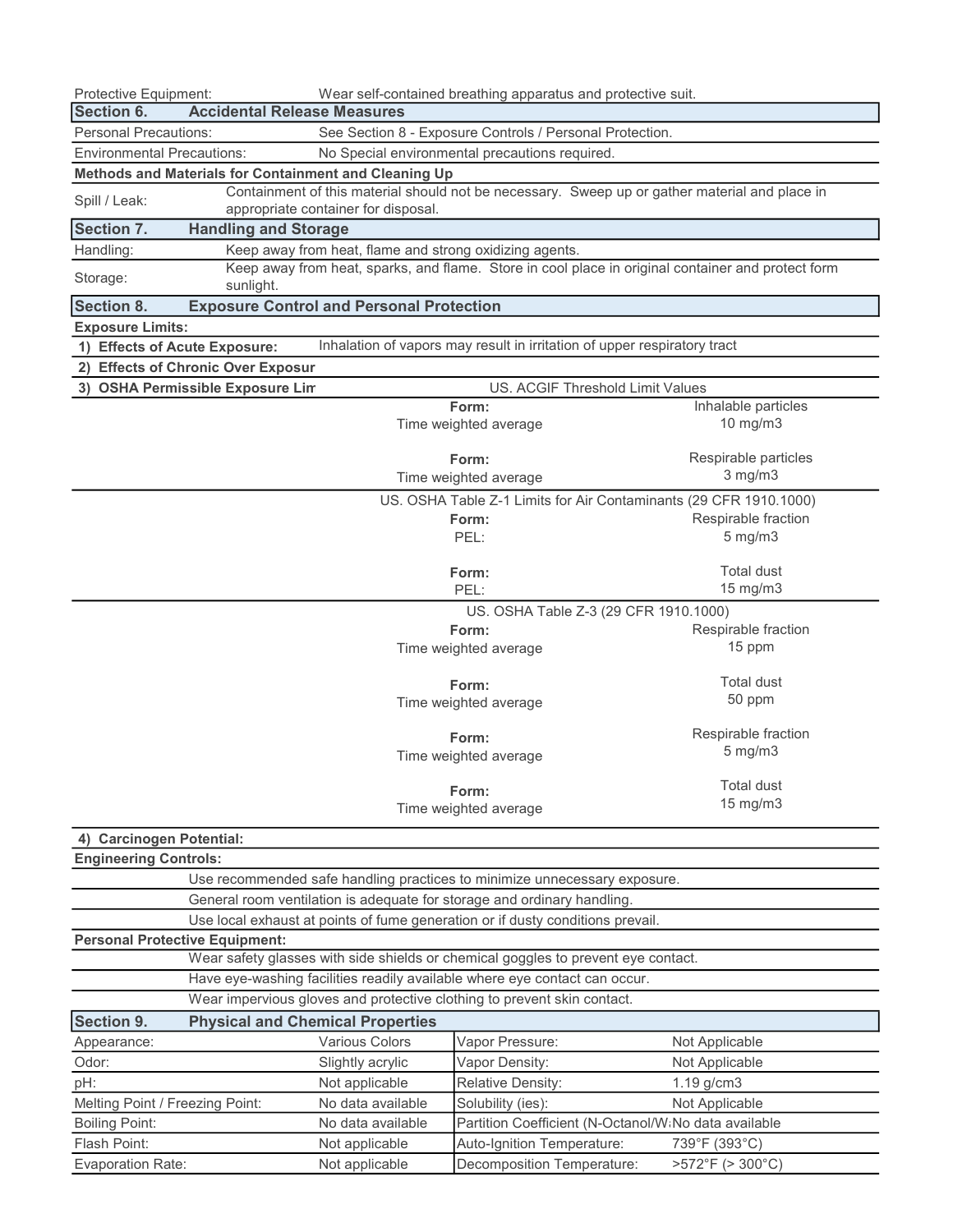| Flammability (solid, gas):                                                                                                                                                                                                                                                                                                                                                                                                                                                                                                                                                                                                                                                                                                                                                                                                                                                                      | See GHS in section 2 Viscosity:          |                                                                                                                                                                 | No data available                                                                                                 |  |  |  |
|-------------------------------------------------------------------------------------------------------------------------------------------------------------------------------------------------------------------------------------------------------------------------------------------------------------------------------------------------------------------------------------------------------------------------------------------------------------------------------------------------------------------------------------------------------------------------------------------------------------------------------------------------------------------------------------------------------------------------------------------------------------------------------------------------------------------------------------------------------------------------------------------------|------------------------------------------|-----------------------------------------------------------------------------------------------------------------------------------------------------------------|-------------------------------------------------------------------------------------------------------------------|--|--|--|
| <b>Upper Explosive Limit:</b>                                                                                                                                                                                                                                                                                                                                                                                                                                                                                                                                                                                                                                                                                                                                                                                                                                                                   | Not applicable                           | Specific Gravity:                                                                                                                                               | 1.19 Water = $1$ (liquid)                                                                                         |  |  |  |
| Lower Explosive Limit:                                                                                                                                                                                                                                                                                                                                                                                                                                                                                                                                                                                                                                                                                                                                                                                                                                                                          | Not applicable                           | Percent Volatile:                                                                                                                                               | 0%                                                                                                                |  |  |  |
| Section 10.<br><b>Stability Reactivity</b>                                                                                                                                                                                                                                                                                                                                                                                                                                                                                                                                                                                                                                                                                                                                                                                                                                                      |                                          |                                                                                                                                                                 |                                                                                                                   |  |  |  |
| Reactivity:                                                                                                                                                                                                                                                                                                                                                                                                                                                                                                                                                                                                                                                                                                                                                                                                                                                                                     | No data available                        |                                                                                                                                                                 |                                                                                                                   |  |  |  |
| Chemical Stability:                                                                                                                                                                                                                                                                                                                                                                                                                                                                                                                                                                                                                                                                                                                                                                                                                                                                             | Stable                                   |                                                                                                                                                                 |                                                                                                                   |  |  |  |
| Possibility of Hazardous Reactions:                                                                                                                                                                                                                                                                                                                                                                                                                                                                                                                                                                                                                                                                                                                                                                                                                                                             | Hazardous polymerization does not occur  |                                                                                                                                                                 |                                                                                                                   |  |  |  |
| Conditions to Avoid:                                                                                                                                                                                                                                                                                                                                                                                                                                                                                                                                                                                                                                                                                                                                                                                                                                                                            |                                          | Avoid flames, welding arcs, potential ignition sources, or other high temperature sources,<br>prolonged contact with acids, alkalis and strong oxidizing agents |                                                                                                                   |  |  |  |
| Incompatible Materials:                                                                                                                                                                                                                                                                                                                                                                                                                                                                                                                                                                                                                                                                                                                                                                                                                                                                         |                                          | None under normal conditions of use                                                                                                                             |                                                                                                                   |  |  |  |
| Hazardous Decomposition Products:                                                                                                                                                                                                                                                                                                                                                                                                                                                                                                                                                                                                                                                                                                                                                                                                                                                               |                                          | Carbon oxides, Acrylates, Methacrylates, Hazardous organic compounds                                                                                            |                                                                                                                   |  |  |  |
| <b>Combustion Products:</b>                                                                                                                                                                                                                                                                                                                                                                                                                                                                                                                                                                                                                                                                                                                                                                                                                                                                     | No data available                        |                                                                                                                                                                 |                                                                                                                   |  |  |  |
| Section 11.<br><b>Toxicological Information</b>                                                                                                                                                                                                                                                                                                                                                                                                                                                                                                                                                                                                                                                                                                                                                                                                                                                 |                                          |                                                                                                                                                                 |                                                                                                                   |  |  |  |
| <b>Irritation Effects</b>                                                                                                                                                                                                                                                                                                                                                                                                                                                                                                                                                                                                                                                                                                                                                                                                                                                                       |                                          |                                                                                                                                                                 |                                                                                                                   |  |  |  |
| Eye Irritation:                                                                                                                                                                                                                                                                                                                                                                                                                                                                                                                                                                                                                                                                                                                                                                                                                                                                                 |                                          | Solid particles may cause transient irritation from mechanical abrasion.                                                                                        |                                                                                                                   |  |  |  |
| Skin Irritation:                                                                                                                                                                                                                                                                                                                                                                                                                                                                                                                                                                                                                                                                                                                                                                                                                                                                                |                                          |                                                                                                                                                                 | Not expected to cause skin irritation. Molten material may cause thermal burns.                                   |  |  |  |
| Inhalation:                                                                                                                                                                                                                                                                                                                                                                                                                                                                                                                                                                                                                                                                                                                                                                                                                                                                                     |                                          |                                                                                                                                                                 | Not a likely route of exposure. Process fumes may cause irritation.                                               |  |  |  |
| Ingestion:                                                                                                                                                                                                                                                                                                                                                                                                                                                                                                                                                                                                                                                                                                                                                                                                                                                                                      | May cause a choking hazard if swallowed. |                                                                                                                                                                 |                                                                                                                   |  |  |  |
| Data for PLEXIGLAS® DR®-101 ACRYLIC RESIN                                                                                                                                                                                                                                                                                                                                                                                                                                                                                                                                                                                                                                                                                                                                                                                                                                                       |                                          |                                                                                                                                                                 |                                                                                                                   |  |  |  |
| <b>Acute Toxicity</b>                                                                                                                                                                                                                                                                                                                                                                                                                                                                                                                                                                                                                                                                                                                                                                                                                                                                           |                                          |                                                                                                                                                                 |                                                                                                                   |  |  |  |
| Dermal:                                                                                                                                                                                                                                                                                                                                                                                                                                                                                                                                                                                                                                                                                                                                                                                                                                                                                         | Acute toxicity estimate > 5,000 mg/kg    |                                                                                                                                                                 |                                                                                                                   |  |  |  |
| Inhalation:                                                                                                                                                                                                                                                                                                                                                                                                                                                                                                                                                                                                                                                                                                                                                                                                                                                                                     |                                          | 4 h Acute toxicity estimate > 10 mg/L                                                                                                                           |                                                                                                                   |  |  |  |
| The information presented is from representative materials in this chemical class. The results may vary<br>depending on the test substance.<br>Effects due to processing releases or residual monomer: Possible cross sensitization with other acrylates and<br>methacrylates.<br>Data for Acrylic styrene copolymers (proprietary)<br><b>Other Information</b><br>The information presented is from a representative material with a similar structure. The results vary<br>depending on the size and composition of the test substance.<br>Effects due to processing releases or residual monomer: Possible cross sensitization with other acrylates and<br>methacrylates.<br><b>Additional Toxicological Information</b><br>When used and handled according to specifications, the product does not have any harmful effects according<br>to research and information provided by suppliers. |                                          |                                                                                                                                                                 |                                                                                                                   |  |  |  |
| <b>Carcinogenic Effect</b>                                                                                                                                                                                                                                                                                                                                                                                                                                                                                                                                                                                                                                                                                                                                                                                                                                                                      |                                          |                                                                                                                                                                 | International Agency for Research on Cancer (IARC) : Group3 NOT classifiable as to its carcinogenicity to humans. |  |  |  |
| <b>Ecological Information</b><br><b>Section 12.</b>                                                                                                                                                                                                                                                                                                                                                                                                                                                                                                                                                                                                                                                                                                                                                                                                                                             |                                          |                                                                                                                                                                 |                                                                                                                   |  |  |  |
| Eco-toxicity:                                                                                                                                                                                                                                                                                                                                                                                                                                                                                                                                                                                                                                                                                                                                                                                                                                                                                   |                                          | Toxicity to fish - No relevant studies identified.                                                                                                              |                                                                                                                   |  |  |  |
| Persistence and Degradability:                                                                                                                                                                                                                                                                                                                                                                                                                                                                                                                                                                                                                                                                                                                                                                                                                                                                  |                                          | This material is not expected to be readily biodegradable.                                                                                                      |                                                                                                                   |  |  |  |
| Bio-accumulate Potential:                                                                                                                                                                                                                                                                                                                                                                                                                                                                                                                                                                                                                                                                                                                                                                                                                                                                       |                                          | Product is not likely to accumulate in biological organisms.                                                                                                    |                                                                                                                   |  |  |  |
| Mobility in Soil:                                                                                                                                                                                                                                                                                                                                                                                                                                                                                                                                                                                                                                                                                                                                                                                                                                                                               |                                          | This Product has not been found to migrate through soils.                                                                                                       |                                                                                                                   |  |  |  |
| <b>Other Adverse Effects:</b>                                                                                                                                                                                                                                                                                                                                                                                                                                                                                                                                                                                                                                                                                                                                                                                                                                                                   | deplete the ozone layer.                 |                                                                                                                                                                 | This Substance is not in Annex I of Regulation (EC) 2037/2000 on substances that                                  |  |  |  |
| Section 13.<br><b>Disposal Considerations</b>                                                                                                                                                                                                                                                                                                                                                                                                                                                                                                                                                                                                                                                                                                                                                                                                                                                   |                                          |                                                                                                                                                                 |                                                                                                                   |  |  |  |
| <b>Disposal Methods</b>                                                                                                                                                                                                                                                                                                                                                                                                                                                                                                                                                                                                                                                                                                                                                                                                                                                                         |                                          |                                                                                                                                                                 |                                                                                                                   |  |  |  |
| <b>Product Recommendation:</b><br>1. Recycle (Reprocess) if product has not been contaminated so as to make it unsuitable for its intended use.                                                                                                                                                                                                                                                                                                                                                                                                                                                                                                                                                                                                                                                                                                                                                 |                                          |                                                                                                                                                                 |                                                                                                                   |  |  |  |

2. Disposal through controlled incineration or authorized waste dump in accordance with Local, State or Federal Regulations.

Uncleaned Packaging Recommendation:

1. Disposal must be done in accordance with Local, State, or Federal Regulation.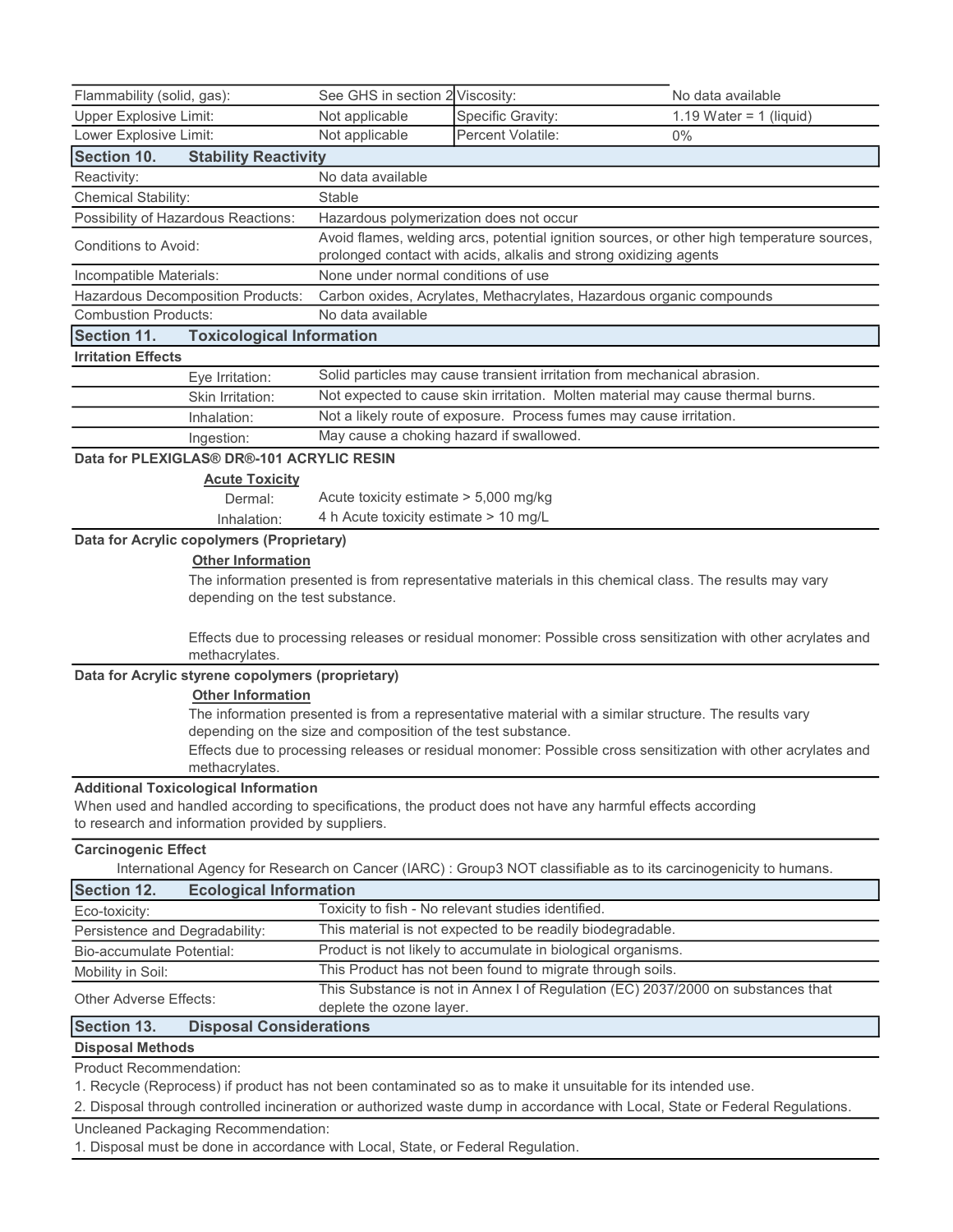| <b>Section 14.</b><br><b>Transportation Information</b>                                                                                                                                                                                                                                           |                                                                              |                |                          |                                                                                                         |                                                                                                              |                              |
|---------------------------------------------------------------------------------------------------------------------------------------------------------------------------------------------------------------------------------------------------------------------------------------------------|------------------------------------------------------------------------------|----------------|--------------------------|---------------------------------------------------------------------------------------------------------|--------------------------------------------------------------------------------------------------------------|------------------------------|
| <b>UN Number:</b>                                                                                                                                                                                                                                                                                 | Not Relevant                                                                 |                |                          |                                                                                                         |                                                                                                              |                              |
| <b>UN Proper Shipping Name:</b>                                                                                                                                                                                                                                                                   |                                                                              | Not Relevant   |                          |                                                                                                         |                                                                                                              |                              |
| <b>Transportation Hazard Class(es)</b>                                                                                                                                                                                                                                                            |                                                                              |                |                          |                                                                                                         |                                                                                                              |                              |
| DOT:                                                                                                                                                                                                                                                                                              |                                                                              |                | Not Regulated/classified |                                                                                                         |                                                                                                              |                              |
| ADR / RID:                                                                                                                                                                                                                                                                                        |                                                                              |                | Not Regulated/classified |                                                                                                         |                                                                                                              |                              |
| IMDG:                                                                                                                                                                                                                                                                                             |                                                                              |                | Not Regulated/classified |                                                                                                         |                                                                                                              |                              |
| <b>ICAO/IATA</b>                                                                                                                                                                                                                                                                                  |                                                                              |                | Not Regulated/classified |                                                                                                         |                                                                                                              |                              |
| Packing Group:                                                                                                                                                                                                                                                                                    |                                                                              | Not Applicable |                          |                                                                                                         |                                                                                                              |                              |
| <b>Environmental Hazards:</b>                                                                                                                                                                                                                                                                     |                                                                              | Not Relevant   |                          |                                                                                                         |                                                                                                              |                              |
|                                                                                                                                                                                                                                                                                                   | Transportation in Bulk (According to Annex II of MARPOL 73/78 and IBC Code): |                |                          |                                                                                                         | Not Relevant                                                                                                 |                              |
| Special Precautions for User:                                                                                                                                                                                                                                                                     |                                                                              |                | No special precautions   |                                                                                                         |                                                                                                              |                              |
| Section 15.                                                                                                                                                                                                                                                                                       | <b>Regulatory Information</b>                                                |                |                          |                                                                                                         |                                                                                                              |                              |
|                                                                                                                                                                                                                                                                                                   | Hazard categories under criteria of SARA Title III Rules (40 CFR Part 370)   |                |                          |                                                                                                         |                                                                                                              |                              |
|                                                                                                                                                                                                                                                                                                   | Immediate (Acute) Health                                                     |                | N                        | Delayed (Chronic) Health                                                                                |                                                                                                              | N                            |
|                                                                                                                                                                                                                                                                                                   | Sudden Release of Pressure                                                   |                | N                        | Reactive                                                                                                |                                                                                                              | N.                           |
|                                                                                                                                                                                                                                                                                                   | Fire                                                                         |                | N                        |                                                                                                         |                                                                                                              |                              |
|                                                                                                                                                                                                                                                                                                   | The components of this product are all on the TSCA inventory list.           |                |                          |                                                                                                         |                                                                                                              |                              |
|                                                                                                                                                                                                                                                                                                   | <b>INGREDIENT RELATED REGULATORY INFORMATION:</b>                            |                |                          |                                                                                                         |                                                                                                              |                              |
|                                                                                                                                                                                                                                                                                                   | <b>SARA REPORTABLE QUANTITIES</b>                                            |                |                          | <b>CERCLA RQ</b>                                                                                        |                                                                                                              | <b>SARA TPQ</b>              |
|                                                                                                                                                                                                                                                                                                   |                                                                              |                |                          | 1000 LBS                                                                                                |                                                                                                              | N/A                          |
|                                                                                                                                                                                                                                                                                                   |                                                                              | Ethyl acrylate |                          |                                                                                                         |                                                                                                              | N/A                          |
|                                                                                                                                                                                                                                                                                                   | Methyl methacrylate                                                          |                |                          | 1000 LBS                                                                                                |                                                                                                              |                              |
|                                                                                                                                                                                                                                                                                                   |                                                                              | P (EA/MMA)     | N/A                      |                                                                                                         | N/A                                                                                                          |                              |
| <b>SARA TITLE III, SECTION 313</b><br>This product does contain chemical(s), which are defined as toxic chemicals under and subject to the reporting requirements<br>of, Section 313 of Title III of the Superfund Amendments and Reauthorization Act of 1986 and 40 CFR Part 372. See section 2. |                                                                              |                |                          |                                                                                                         |                                                                                                              |                              |
| <b>Chemical Name</b>                                                                                                                                                                                                                                                                              |                                                                              | CAS-No.        |                          | De minimis concentration                                                                                |                                                                                                              | <b>Reportable Threshold:</b> |
| Ethyl acrylate                                                                                                                                                                                                                                                                                    |                                                                              | Not assigned   | Not assigned             |                                                                                                         |                                                                                                              | Not assigned                 |
| Methy methacrylate                                                                                                                                                                                                                                                                                |                                                                              | Not assigned   | Not assigned             |                                                                                                         |                                                                                                              | Not assigned                 |
| 2-Propenoic acid, ethyl ester<br>140-88-5                                                                                                                                                                                                                                                         |                                                                              | 0.10%          |                          |                                                                                                         | 10000 lbs (otherwise used (non-<br>manufacturing/processing))<br>25000 lbs (manufacturing and<br>processing) |                              |
|                                                                                                                                                                                                                                                                                                   |                                                                              |                |                          | Comprehensive Environmental Response, Compensation, and Liability Act (CERCLA)-Reportable Quantity (RQ) |                                                                                                              |                              |
| <b>Chemical Name</b>                                                                                                                                                                                                                                                                              |                                                                              |                | CAS-No.                  |                                                                                                         |                                                                                                              | <b>Reportable quantity</b>   |
|                                                                                                                                                                                                                                                                                                   | 2-Propenoic acid, 2-methyl-, methyl ester                                    |                | 80-62-6                  |                                                                                                         | 1000 lbs                                                                                                     |                              |
| 2-Propenoic acid, ethyl ester                                                                                                                                                                                                                                                                     |                                                                              |                | 140-88-5                 |                                                                                                         | 1000 lbs                                                                                                     |                              |
|                                                                                                                                                                                                                                                                                                   |                                                                              |                |                          |                                                                                                         |                                                                                                              |                              |
| <b>Chemical Inventory Status</b>                                                                                                                                                                                                                                                                  |                                                                              |                |                          |                                                                                                         |                                                                                                              |                              |
| <b>EU. EINECS</b>                                                                                                                                                                                                                                                                                 |                                                                              | <b>EINECS</b>  |                          | <b>Conforms to</b><br>The components of this product are all                                            |                                                                                                              |                              |
| United States TSCA Inventory                                                                                                                                                                                                                                                                      |                                                                              |                | <b>TSCA</b>              |                                                                                                         | on the TSCA Inventory<br>All components of this product are on                                               |                              |
| Canadian Domestic Substnaces List (DSL)                                                                                                                                                                                                                                                           |                                                                              |                | DSL                      |                                                                                                         | the Canadian DSL.                                                                                            |                              |
| China. Inventory of Existing Chemical<br>Substances in China (IECSC)                                                                                                                                                                                                                              |                                                                              | IECSC (CN)     |                          | Does not conform                                                                                        |                                                                                                              |                              |
| Japan. ENCS - Existing and New Chemical<br>Substances Inventory                                                                                                                                                                                                                                   |                                                                              | ENCS (JP)      |                          | Does not conform                                                                                        |                                                                                                              |                              |
| Japan. ISHL-Inventory of Chemical Substances                                                                                                                                                                                                                                                      |                                                                              | ISHL (JP)      |                          | Does not conform                                                                                        |                                                                                                              |                              |
| Korea. Korean Existing Chemicals Inventory                                                                                                                                                                                                                                                        |                                                                              | KECI (KR)      |                          | Conforms to                                                                                             |                                                                                                              |                              |
| Philippines Inventory of Chemicals and                                                                                                                                                                                                                                                            |                                                                              |                |                          |                                                                                                         |                                                                                                              |                              |
| <b>Chemical Substances (PICCS)</b>                                                                                                                                                                                                                                                                |                                                                              |                | PICCS (PH)               |                                                                                                         | Conforms to                                                                                                  |                              |
| Australia Inventory of Chemical Substances                                                                                                                                                                                                                                                        |                                                                              | <b>AICS</b>    |                          | Conforms to                                                                                             |                                                                                                              |                              |

٦